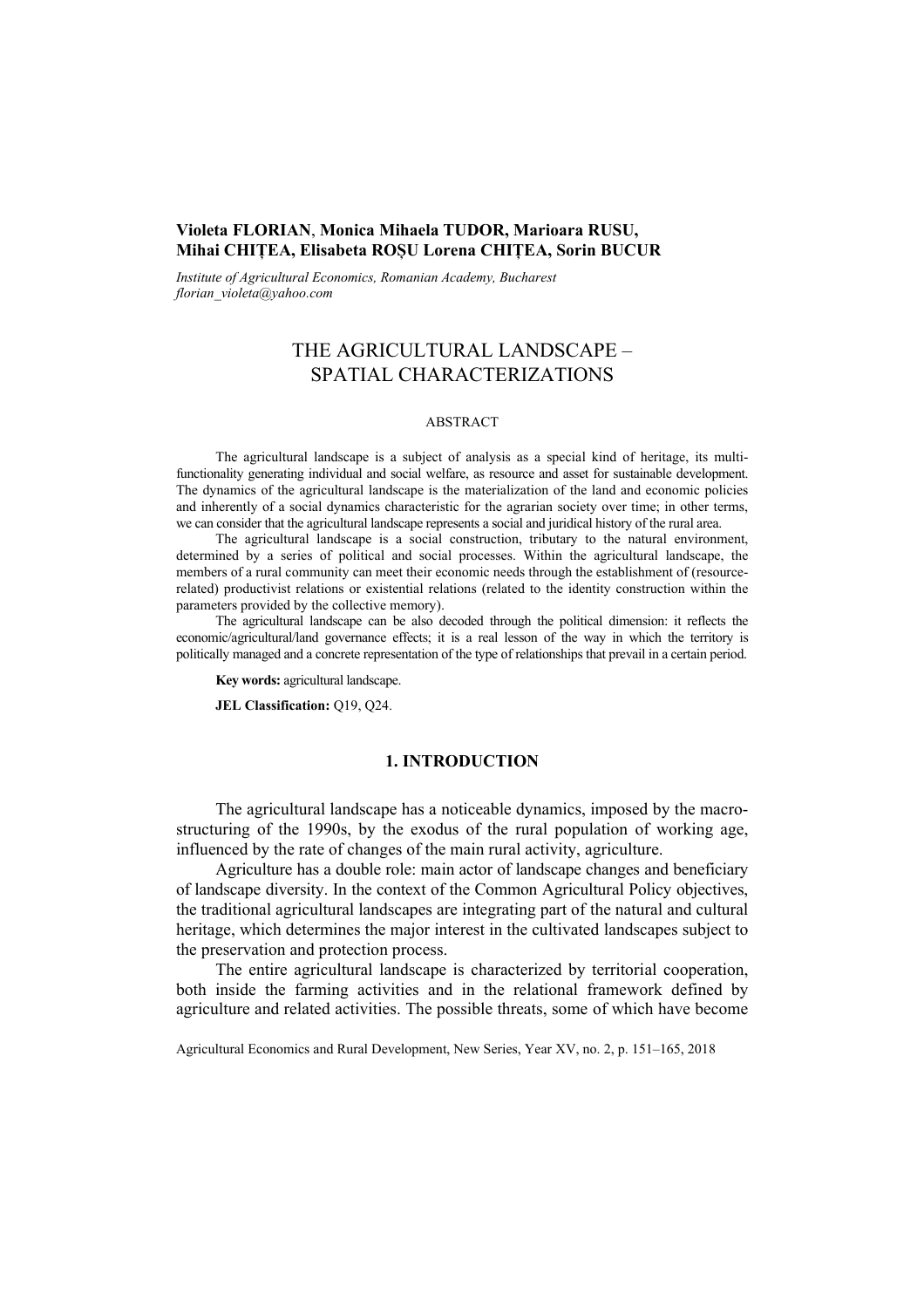functionable, are focused on the agricultural landscape integrity, being concentrated in three directions: i) loss of local traditional farming practices; ii) soil change, intensification of farming practices and techniques; iii) climate change, loss of biodiversity and agro-biodiversity. The analytical perspective can be completed by decoding the many positive and negative effects produced by farmland utilization modality and agricultural practices.

## **2. STATE OF KNOWLEDGE**

In the literature, the agricultural landscape is a capital for farmers, being the result of their work and knowledge, including those generated by previous generations *(Concevoir son batiment agricole avec le paysage-Guide practique. Enjeux et recommandations-22 mars 2015, Becanson).* The operational definition of the agricultural landscape, as seen by Deffontaines and Prigent (1987), is founded on the hypothesis that this type of landscape represents the support of the original information referring to the functioning and dynamics of systems.

The visual indicators of the agricultural activities are the landscape elements or combinations of these, relevant for the specific aspects of the agrarian system functioning and evolution, mainly those implemented and consequences of the technical operations achieved by farmers. We can distinguish 6 groups of visual indicators:

– land cover (type of vegetal cover and built-up area)

– farm practices (ongoing interventions or lack of past interventions)

– environment (characteristics of physical environment)

– agrarian structures (parcelling and built-up area configuration)

– environment (two-way relationships between the elements of the landscape and the connections established at distance)

– ownership (legal regime of land and buildings into ownership).

The conceptual perspective is amplified by the social dimension of agricultural landscape; within the agricultural landscape, the members of the rural communities can satisfy their own economic needs by establishing productivist relationships (linked to resources) or existential relationships (linked to the identity construction in the parameters offered by the collective memory) (Jouve, Ph., Cassé, M-C., 2000).

It becomes a "symbolical field in which the actors invest values, coming from collective representations, in which they project and identify themselves" (Fortin, M-J., Cagnac, C., 2002).

### **3. MATERIAL AND METHOD**

The methodological idea is that, in certain spatial contexts (regional and local), in certain temporal sequences (1990, 1995, 2000, 2005, 2015), the evolution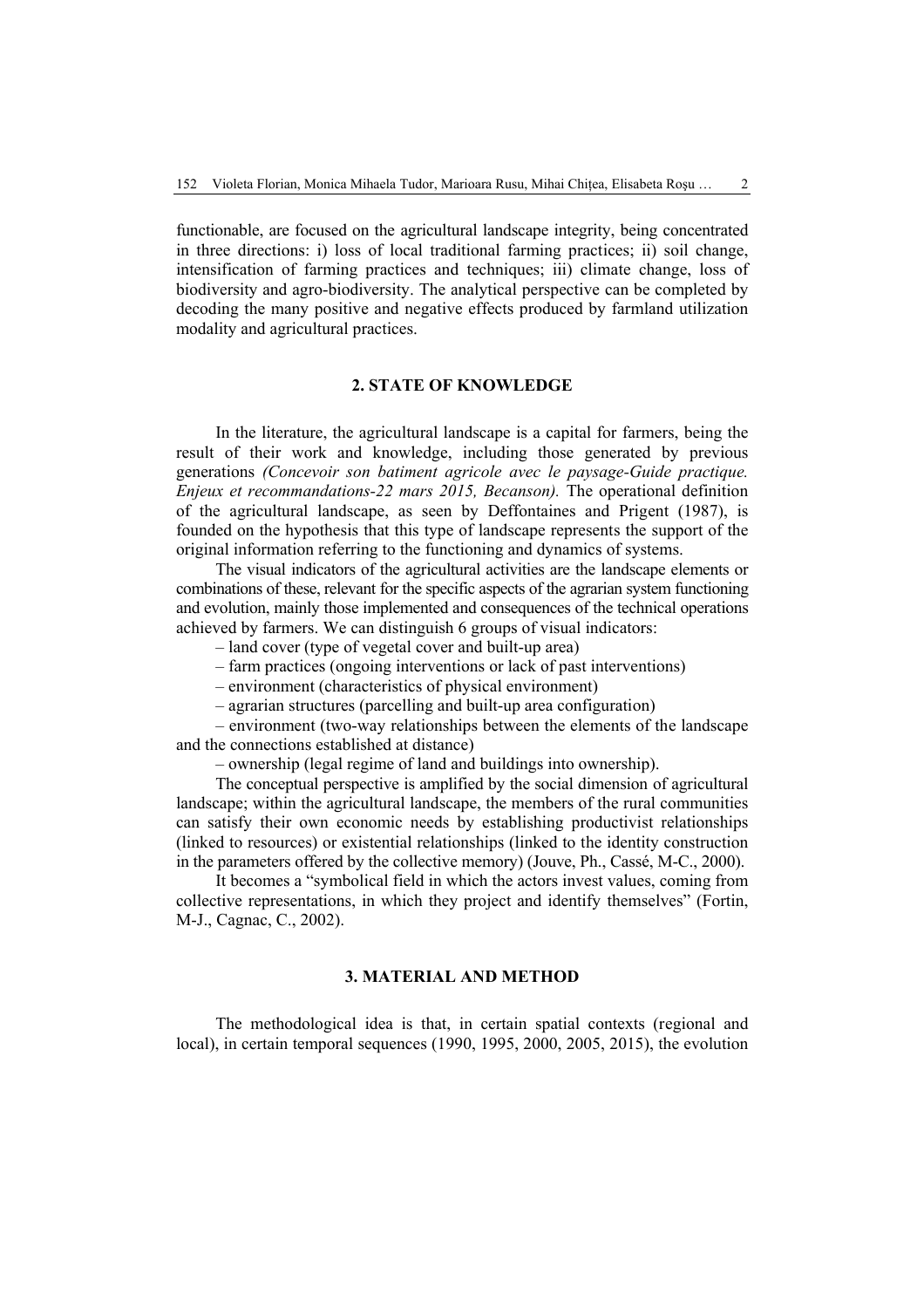of territorial structures was influenced by the convergent action of the economic and social fields.

*The methodological parameters* used in this approach are:

*–* complexity/simplification: the parameter that describes the measure in which each field (economic, human and natural) is produced, is accumulated and distributed/ redistributed to the rural communities (to their territorial structures implicitly),

– resilience/fragility: the parameter identifying and describing the adaptability of the economic domain (with focus on farms) to the macro-social economic changes and fluctuations,

– connectivity/fragmentation: the temporal parameter establishing the various forms of integration and interlinking between the human domain and the other domains (Cavallo, A., Marino, D., 2014:174).

The set of *utilized methods* consisted of:

*Methods for data collection*: data collection was based on two instruments, the Commune Fiche (applied to the local councils of selected communes) and the Statistical Observation Fiche (applied to the county agricultural directorates).

*Processing methods:* Excel workbooks and files created in the SPSS processing program. As a comparative analysis was made of the agricultural landscape evolution, it was necessary to create cross tabulation and specific evolution indices; this methodological approach was imposed in order to demonstrate the extent to which the changes produced are the result of the convergent actions of the characteristic domains.

*Analysis methods:*

i) evaluations – its neutrality enables spatial (regional, local) contextualization and historical contextualization (the important moments in the transformation of the agricultural landscape).

| Domain                    | Specific evaluation indices                                    |
|---------------------------|----------------------------------------------------------------|
| Land                      | Utilization modality indices                                   |
| Economic                  | Agricultural production indices by sectors and ownership forms |
| Social                    | Labour force employment indices                                |
| Legislative/institutional | Legislative efficiency indices                                 |

ii) comparative – it ensures the ample context for the analysis of the interactional mechanism between the determinative domains for the changes of agricultural landscape. The analysis is based on the evolution of indices specific for each domain in part; land utilization modality will represent the main element of cross tabulation.

*Data sources*: in order to obtain relevant data and congruent data series, local sources were used (local councils – formal documents and own records), county sources (agricultural and rural development directorates) and regional sources. These added to the statistical information coming from censuses (agricultural censuses inclusively) and structural surveys.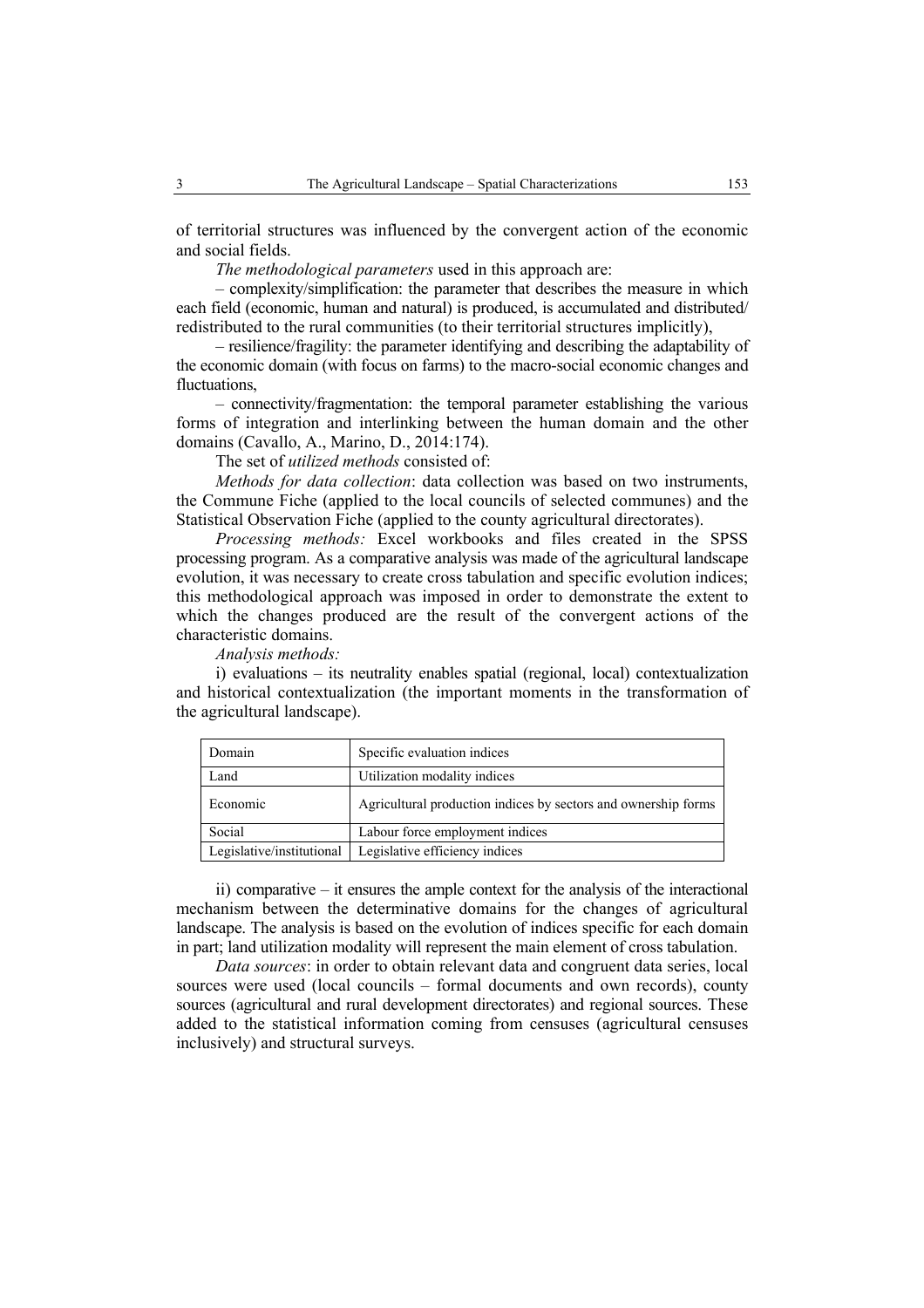*Utilized instruments:* 

1. The investigated commune fiche applied in the rural communities: Cazasu, Deleni, Izvoru, Bistreț, Balotești, Tureni, Porumbacu de Jos, Tureni.

2. The statistical observation fiche of the county applied in the counties: Brăila, Vaslui, Argeș, Dolj, Ilfov, Sibiu, Timiș.

### **4. RESULTS AND DISCUSSIONS**

The territory is under permanent process of spatial and qualitative restructuring, and the territorial reality becomes increasingly complex. The territory is the support of human existence, and on the other hand it is the framework in which different biological, physical and anthropic processes develop. Thus, the territory has natural components, identified with the natural environment, and social, economic, cultural components, identified with the anthropic environment, the two components being in permanent interaction.

### 4.1. AGRICULTURE – AGRICULTURAL LANDSCAPE DIVERSITY

A conclusive example of the territory modification is the impact of the ownership relations; in the period 2000-2014, the dynamics of the existing ownership relations in the agricultural space had determinative fluctuations in the reconstruction of the agricultural territory; the counties in which the share of agricultural ownership relations decreased are the following: Argeș (decrease by 6.16%), Cluj (4%), Timiș (2.13%), Brăila (1.19%), Vaslui (0.59%), Sibiu (0.18%), Dolj (0.05%). (Figure 1.)

The only county in which a percentage increase of these relations was noticed is Ilfov: 5.48%. While in legal terms this means the translation from the private ownership domain to the State public/private ownership domain, in reality this means the modification of the entire agricultural landscape.

The land utilization modality has changed lately, determining the increase of the natural landscape fragmentation. The main cause of natural area fragmentation is represented by: *conversion of land for urban expansion, transport infrastructure development, development of agriculture, industry and tourism.*

The continuous and fast urban expansion is threatening the ecological, social and economic equilibrium of a territory, producing modifications in the natural landscape. Thus, the two divisions categories of land utilization are the built-up area and land outside built-up area (unincorporated area). The built-up area is used for constructions, while the outside (unincorporated) area is mostly used for growing crops, being located outside the locality.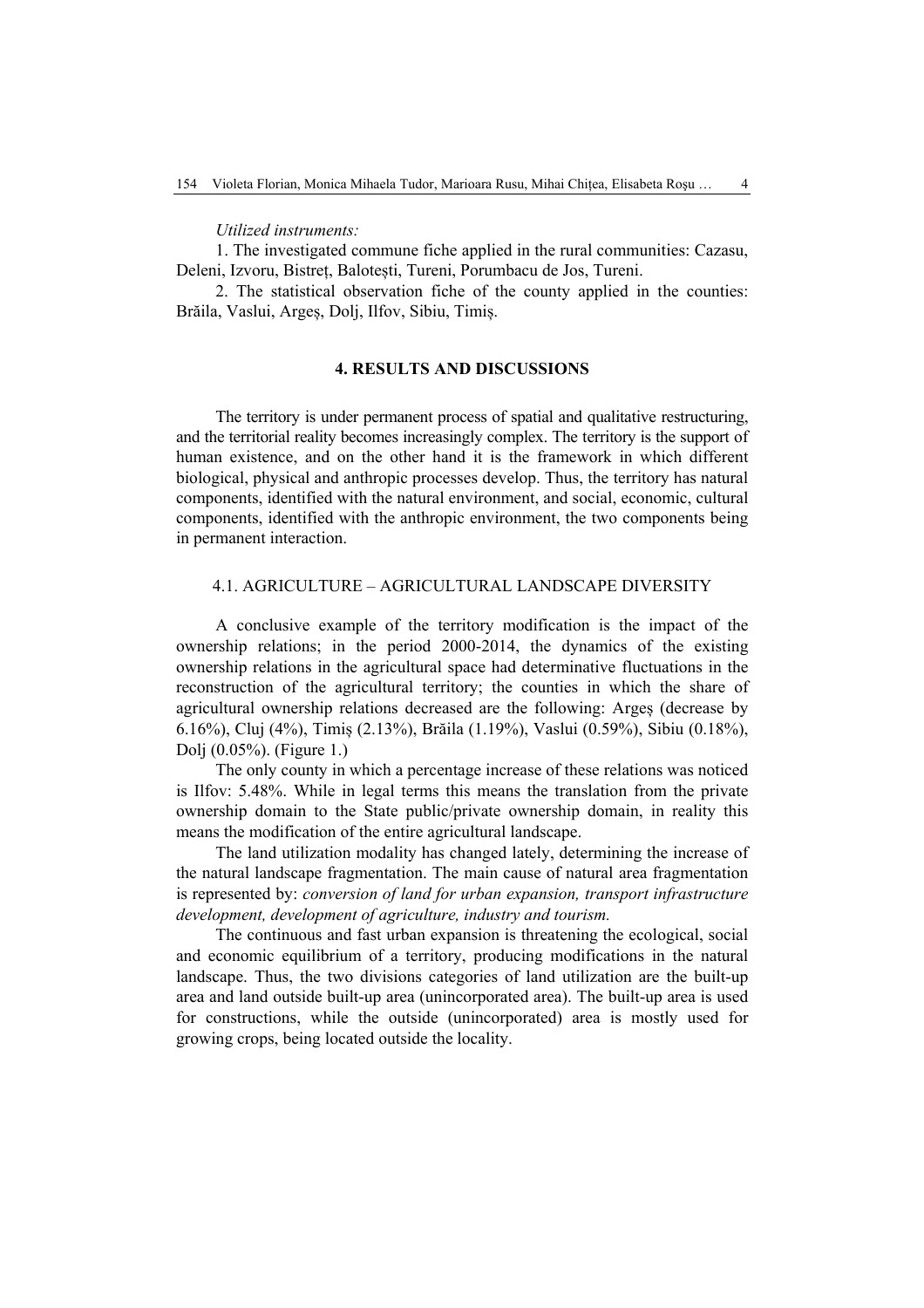

*Source:* NIS, www.tempoonline, TEMPO GOS102A.

Figure 1. Evolution of built-up areas in the 8 counties.

In a relatively short period, of just over two decades, the built-up area increased more than twice in the counties Sibiu, Argeș and Cluj. In Vaslui county, the buil-up area increased almost twice, in Timiș county 1.7 times, in Dolj county 1.5 times, while in Braila county the built-up area increased 1.3 times. Ilfov county ranks  $1<sup>st</sup>$  among the eight counties under analysis as regards the increase of the built-up area, taking into consideration that this was 46 times bigger in 2016 as compared to that in the year 1995.

This situation is explained by the fact that Bucharest, Romania's capital city, is located in Ilfov county, and this city is under continuous urban expansion. The localities around Bucharest were communes in the 1990s, while at present they are towns; in the year 1990 there was only one town in Ilfov county, while in the year 2017 there were 8 towns. The built-up areas of these towns, as well as of the communes in the componence of this county increased exponentially.

|                  | 1990   | 1995   | 2000          | 2005   | 2010   | 2014   | 2014/1990 |  |  |  |  |  |
|------------------|--------|--------|---------------|--------|--------|--------|-----------|--|--|--|--|--|
| Arges county     |        |        |               |        |        |        |           |  |  |  |  |  |
| Total            | 682631 | 682631 | 682631        | 682631 | 682631 | 682631 | 0         |  |  |  |  |  |
| Agricultural     | 345133 | 345035 | 344975        | 344879 | 341033 | 342347 | $-2786$   |  |  |  |  |  |
| Non-agricultural | 337498 | 337596 | 337656        | 337752 | 341598 | 340284 | 2786      |  |  |  |  |  |
|                  |        |        | Brăila county |        |        |        |           |  |  |  |  |  |
| Total            | 476576 | 476576 | 476576        | 476576 | 476576 | 476576 | $\theta$  |  |  |  |  |  |
| Agreiultural     | 381204 | 381272 | 385996        | 388428 | 387363 | 388783 | 7579      |  |  |  |  |  |
| Non-agricultural | 95372  | 95304  | 90580         | 88148  | 89213  | 87793  | $-7579$   |  |  |  |  |  |

*Table 1*  Evolution of the land fund in the 8 counties – ha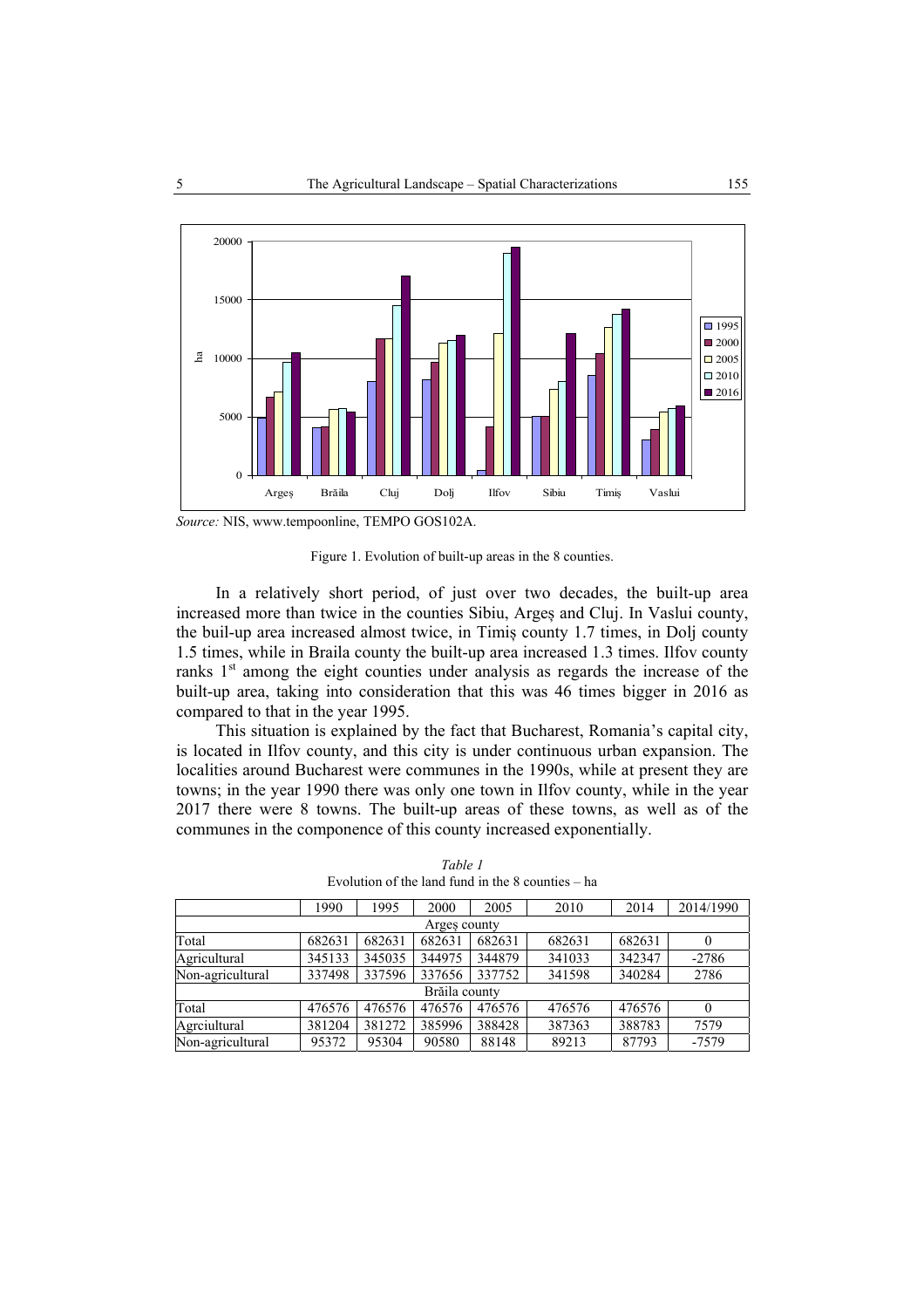| Cluj county                                  |                          |        |               |        |        |        |        |                  |  |  |  |  |  |
|----------------------------------------------|--------------------------|--------|---------------|--------|--------|--------|--------|------------------|--|--|--|--|--|
| Total                                        | 667440                   | 667440 | 667440        | 667440 | 667440 |        | 667440 | $\theta$         |  |  |  |  |  |
| Agricultural                                 | 424377                   | 424355 | 423984        | 424453 | 426213 |        | 432835 | 8458             |  |  |  |  |  |
| Non-agricultural                             | 243063                   | 243085 | 243456        | 242987 | 241227 |        | 234605 | $-8458$          |  |  |  |  |  |
| Dolj county                                  |                          |        |               |        |        |        |        |                  |  |  |  |  |  |
| Total                                        | 741401                   | 741401 | 741401        | 741401 |        | 741401 | 741401 | $\theta$         |  |  |  |  |  |
| Agricultural                                 | 590073                   | 588572 | 588944        | 585699 |        | 585469 | 585135 | $-4938$          |  |  |  |  |  |
| Non-agricultural                             | 151328                   | 152829 | 152457        | 155702 |        | 155932 | 156266 | 4938             |  |  |  |  |  |
|                                              | Ilfov county             |        |               |        |        |        |        |                  |  |  |  |  |  |
|                                              |                          |        |               |        |        |        |        |                  |  |  |  |  |  |
| Total                                        | $\overline{\phantom{0}}$ | 182115 | 158328        | 158328 | 158328 |        | 158328 | $-23787$         |  |  |  |  |  |
| Agricultural                                 |                          | 117372 | 113056        | 110184 | 102122 |        | 101453 | -15919           |  |  |  |  |  |
| Non-agricultural                             | $\overline{\phantom{0}}$ | 64743  | 45272         | 48144  | 56206  |        | 56875  | $-7868$          |  |  |  |  |  |
|                                              |                          |        | Sibiu county  |        |        |        |        |                  |  |  |  |  |  |
| Total                                        | 543248                   | 543248 | 543248        | 543248 | 543248 |        | 543248 | $\theta$         |  |  |  |  |  |
| Agricultural                                 | 307975                   | 307974 | 307149        | 306192 | 305458 |        | 303619 | $-4356$          |  |  |  |  |  |
| Non-agricultural                             | 235273                   | 235274 | 236099        | 237056 | 237790 |        | 239629 | 4356             |  |  |  |  |  |
|                                              |                          |        | Timiş county  |        |        |        |        |                  |  |  |  |  |  |
| Total                                        | 869665                   | 869665 | 869665        | 869665 | 869665 |        | 869665 | $\theta$         |  |  |  |  |  |
| Agricultural                                 | 702424                   | 702369 | 702326        | 701225 | 693417 |        | 691299 | $-11125$         |  |  |  |  |  |
| Non-agricultural                             | 167241                   | 167296 | 167339        | 168440 | 176248 |        | 178366 | 11125            |  |  |  |  |  |
|                                              |                          |        | Vaslui county |        |        |        |        |                  |  |  |  |  |  |
| Total                                        | 531840                   | 531840 | 531840        | 531840 | 531840 |        | 531840 | $\boldsymbol{0}$ |  |  |  |  |  |
| Agricultural                                 | 388704                   | 387309 | 402205        | 401507 | 400984 |        | 400721 | 12017            |  |  |  |  |  |
| Non-agricultural                             | 143136                   | 144531 | 129635        | 130333 | 130856 |        | 131119 | $-12017$         |  |  |  |  |  |
| Source: NIS, www.tempoonline, TEMPO AGR101A. |                          |        |               |        |        |        |        |                  |  |  |  |  |  |

156 Violeta Florian, Monica Mihaela Tudor, Marioara Rusu, Mihai Chițea, Elisabeta Roșu ... 6

*The increase of the built-up areas in the 8 counties under analysis was the result of the diminution of areas outside the localities.* For a deeper analysis of the change of land destination, it is interesting to see how the land areas by the two great categories (built-up areas and unincorporated areas) evolved over time in the 8 counties under analysis, starting with the year 1990 until the present moment, the

last available year in the official statistics being 2014. There are counties where the agricultural area diminished (Argeș, Dolj, Sibiu and Timiș) and counties where this increased (Cluj, Brăila and Vaslui). Ilfov county is a particular situation, due to an administrative change. In 1996, (Law 24/April 12), the name of Ilfov Agricultural Sector was replaced by Ilfov County, and as a result of the application of Law 50/April 9, 1997, it passed into the category of counties, thus becoming the smallest county of Romania. This fact led to the diminution of its total area from 182115 ha to 158328 ha at present. Thus, major changes were also produced as regards land destination, the agricultural land of the county losing twice more of its area compared to the non-agricultural land.

The set-aside of areas from the agricultural circuit and their entering in the non-agricultural circuit:

– increase of areas under buildings, communications ways and degraded land: counties Argeș, Timiș and Ilfov;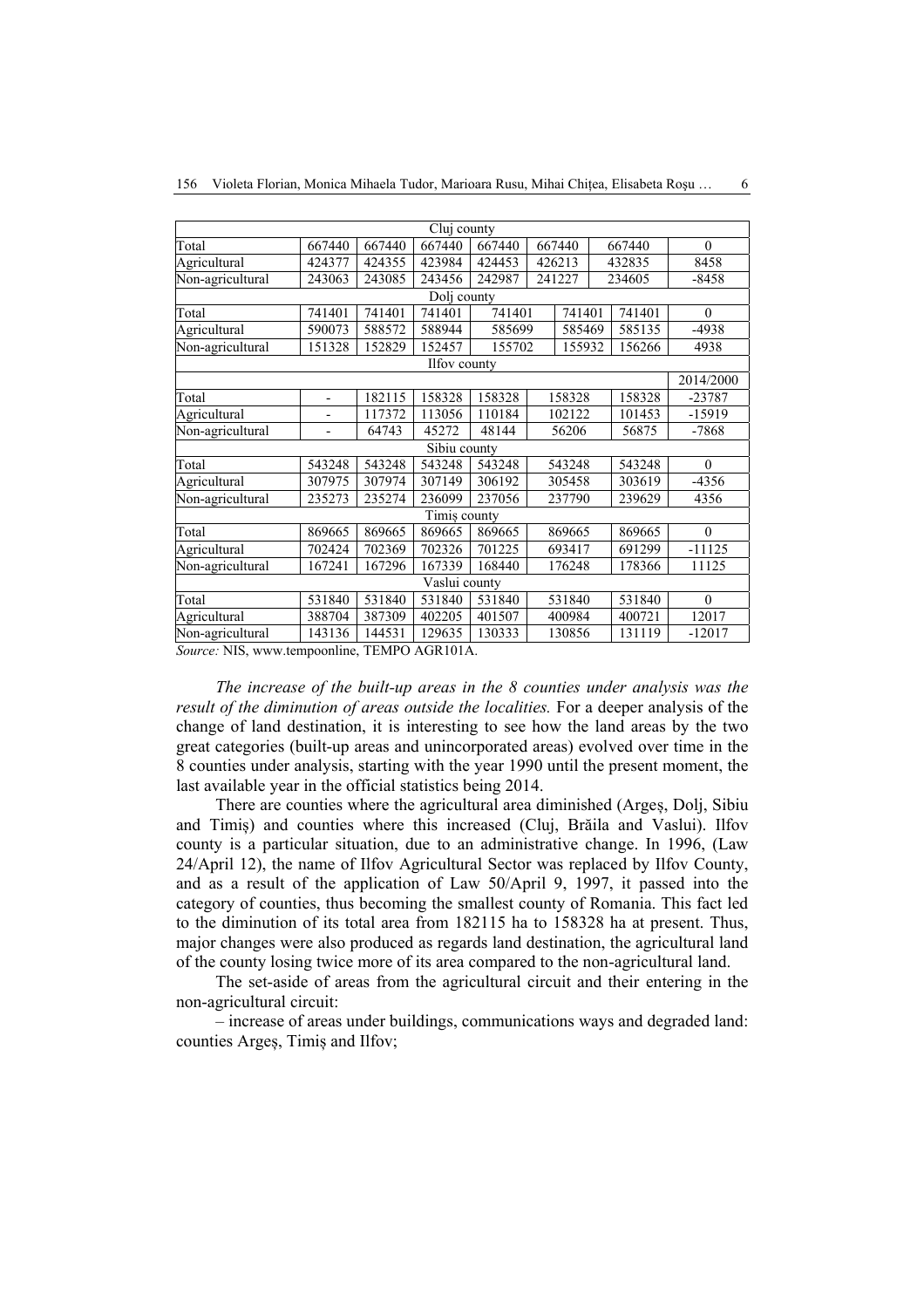– in Dolj county this was based on the increase of areas under forests and forest vegetation (85308 ha in the year 2014 as against 81547 ha in 1990), of those under buildings and of degraded areas;

*–* in Sibiu county the land area under buildings increased.

On the other hand, removing the land from the non-agricultural circuit and its entering in the agricultural circuit:

– in Cluj county, the areas under pastures and hayfields increased;

– in Brăila county, the arable area increased;

– in Vaslui county, the arable area and the land under pastures increased.

The land use for farming activities imprints essential specificities to the counties' territory.

– The land fund of *Argeș county* totals 682,631 ha, accounting for 2.8% of the country's area and 19.8% of the area of South-Muntenia development region. The agricultural area of Arges county is 342,347 ha, out of which 50.8% is arable land, 28.5% pastures, 14.3% hayfields, 0.28% vineyards and 6.01% orchards. The agricultural area decreased by 0.81% from 1990 until 2015. The evolution of the agricultural land use experienced several changes in the investigated period: the area under vineyards decreased by 75.5% and the area under fruit trees by 29.1%, the arable areas increased by 0.8%, the area under pastures by 0.1% and the area under hayfields by 16.8%. The cultivated area of Arges County decreased by 17,269 ha (by 10.09%). Fallow land represents 3.3% of total arable land, to reach 5,095 ha in 2015 from 236 ha in 1990.

– The land fund of *Brăila county* totals 476,576 ha, accounting for 2.0% of the country's area and 13.3% of the area of South-East development region. The agricultural area of Brăila county is 388,783 ha, out of which 90.2% arable land, 8.3% pastures, 0.02% hayfields, 1.17% vineyards and 0.17% orchards. The agricultural area increased by 1.9% from 1990 until 2015. The evolution of the agricultural land use over time suffered modifications in the period under investigation, the arable land area being the only category in which an increase was noticed (by 3.9%), in the remaining categories a decrease was noticed, namely: pastures by 7.02%, hayfields by 80.5%, vineyards by 32.6%, orchards by 54.08%. The cultivated area of Brăila county increased by 9152 ha (by 2.7%). Fallow land represents 1.1% of total arable land, reaching 5,556 ha in 2015 from 852 ha in 1990.

– The land fund of *Cluj* county totals 667,440 ha, accounting for 2.8% of the country's area and 19.5% of the North-West development region. Cluj county's agricultural area is 432.835 ha, out of which 42.1% arable land, 35.1% pastures, 21.5% hayfields, 0.06% vineyards and 1.05 orchards. The agricultural area increased by 2.0% from 1990 to 2015. The evolution of the agricultural land use was subject to changes in the analyzed period: the arable area decreased by 9.6%, the area under orchards by 47.0% and the area under vineyards by 78.6%; the areas under pastures and hayfields increased by 3.9% and by 41.08% respectively. Fallow land represents 49.1%, to reach 52,386 ha in 2015 from 726 ha in 1990, to the detriment of cultivated areas, which diminished by 47.3% (-95,991 ha).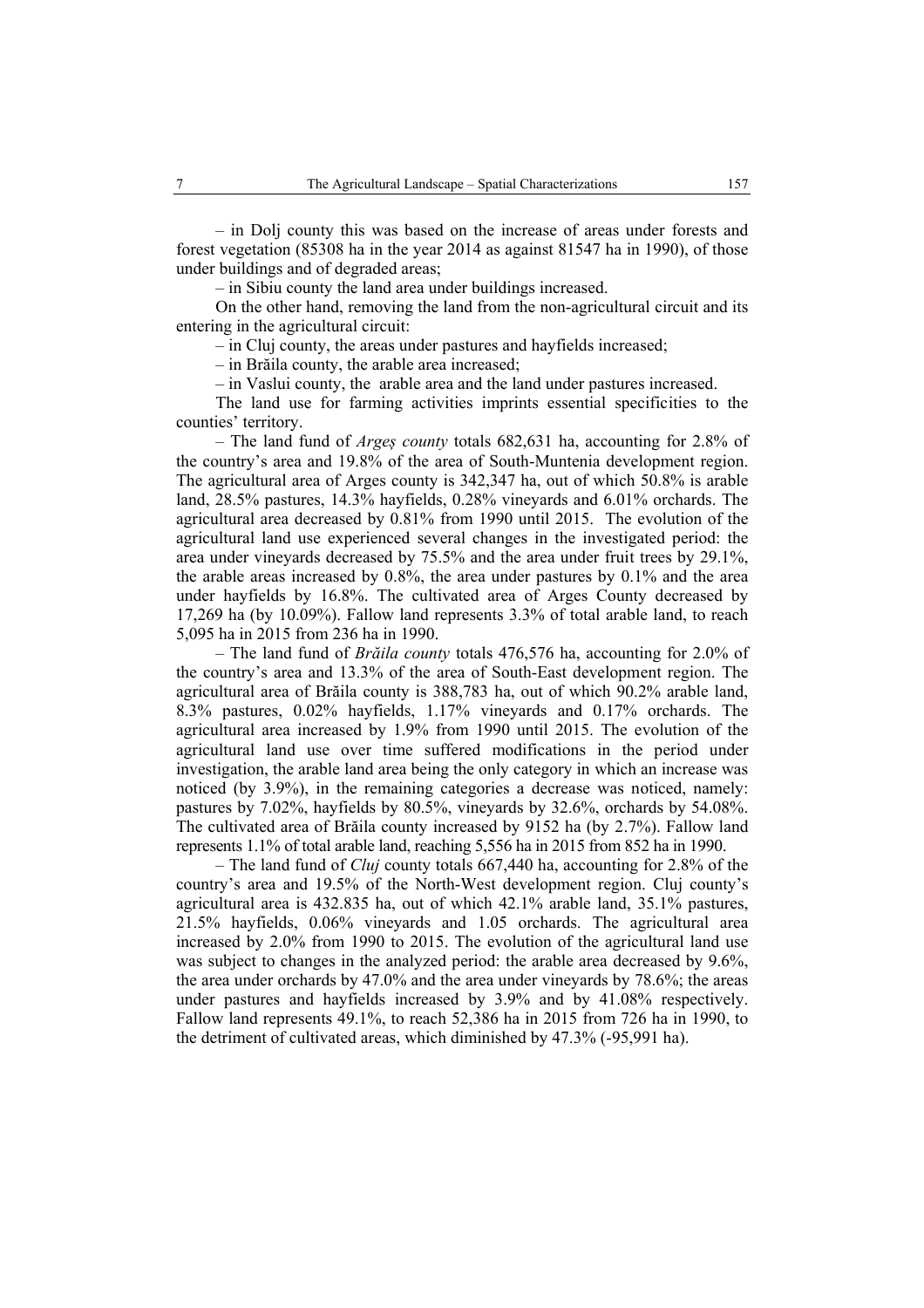– The land fund of *Dolj county* is 741,401 ha, representing 3.1% of the country's area and 25.3% of the area of South–West development region. Dolj county's agricultural area totals 585,135 ha, out of which 83.5% arable land, 11.8% pastures, 0.5% hayfields, 2.8% vineyards and 1.2% orchards. The agricultural area decreased by 0.84% from 1990 to 2015. The evolution of the agricultural land use changed over time: the area under pastures decreased by 6.3% and the area under orchards decreased by 40.4%; the arable area increased instead by 0.8%, the area under hayfields by 1.1% and the area under orchards by 5.2%. Fallow land represents 7.6%, reaching 32,585 ha in 2015 from 107 ha in 1990, to the detriment of cultivated areas, which diminished by 12.3% (-59,784 ha).

– The land fund of *Ilfov* county is 158,328 ha, representing 0.6% of the country's area and 86.9% of the area of Bucharest-Ilfov development region. Ilfov county's agricultural area is 101,453 ha, out of which 96.6% arable land, 1.8% pastures, 0.06% hayfields, 0.8% vineyards and 0.6 % orchards. The agricultural area decreased by 15,919 ha in the period 1990–2015, in favour of non-agricultural land and land intended for constructions. The evolution of the agricultural land use was subject to changes over time: the arable areas diminished by 11.1%, pastures by 24.3%, orchards by 74.9% and vineyards by 60.4%, while the area under hayfields increased by 52.6%. Fallow land represents 5%, under decline, to reach 3,236 ha in 2015 from 8,757 ha in 1990. The cultivated area decreased by 31,818 ha (32.9%), under the background of the diminution of arable land area by 11.1%, this area entering the category of non-agricultural land occupied by constructions.

– The land fund of *Sibiu* county is 543,248 ha, representing 2.8% of the country's area and 15.9% of the area of the development region Centre. The agricultural area of Sibiu county is 303,619 ha, out of which 39.03% is arable land, 34.8% land under pastures, 23.5% land under hayfields, 0.9% land under vineyards and 1.66 land under orchards. The agricultural area decreased by 1.4% from 1990 to 2015. The evolution in time of the agricultural land utilization suffered certain modifications in the investigated period: the only category that increased was the arable land, by 1.9%, while the land areas in the other categories decreased: pastures by 1.2%, hayfields by 5.01%, vineyards by 24.5% and orchards by 13.1%. Fallow land represents 39.8%, to reach 29,110 ha in 2015, from 613 ha in 1990, to the detriment of cultivated areas, which diminished by 36.6% (-42,329 ha).

– The land fund of *Timiș county* is 869,665 ha, representing 2.8% of the country's area and 27.1% of the area of the development region West. The agricultural area of Timiș county is 691,299 ha, out of which 76.8% arable land, 17.1% land under pastures, 4.1% land under hayfields, 0.6% land under vineyards and 1.2% land under orchards. The evolution of the agricultural land utilization modality was subject to change in the investigated period: arable areas decreased by 3.3%, hayfields by 2.9%, land under orchards by 9.5% and vineyards by 28.4%, while the areas under pastures increased by 9.8%.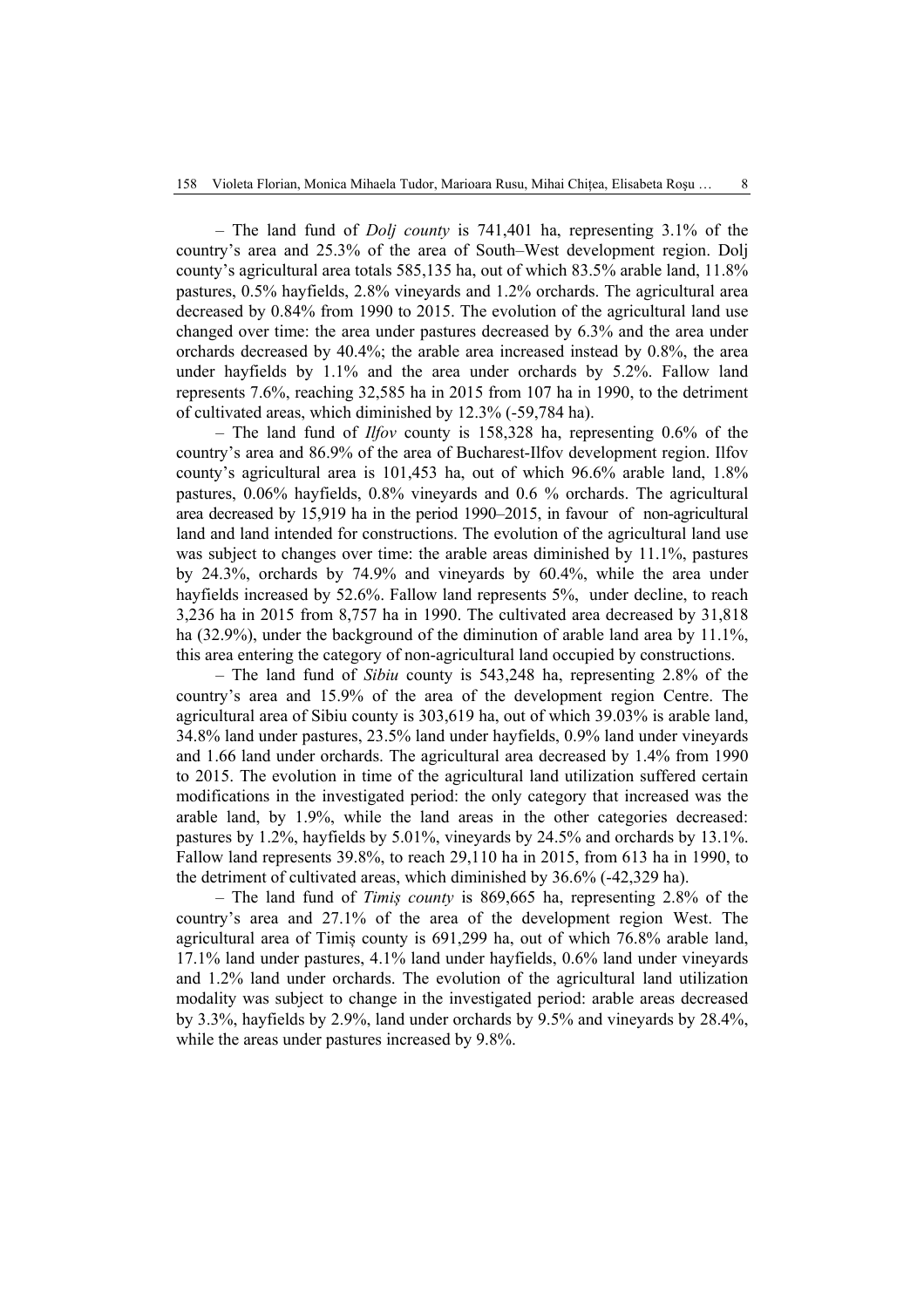### 4.2. INFRASTRUCTURE – CHARACTERISTICS AND IMPLICATIONS ON THE RURAL LANDSCAPE

As regards the *road infrastructure of the investigated counties*, we can notice that only one quarter of roads are national roads, yet their share is on the rise. An exception is Argeş county, where the share of national roads decreased in total roads by about 3%, which were taken over by the county and communal roads, whose length increased (Table 2).

In dynamics, in the period 1990–2015, the road network increased in percentages ranging from 3.3% (Brăila county) to 32.9% (Argeş county). The analysis of the period 1990-2015 reveals a strong increase of the length of modernized road network in the 8 counties, ranging from 16.2% (Argeş) to almost a three-fold increase in Brăila county (Table 3). The expansion and modernization process are mostly noticeable at the level of county and communal roads, where Vaslui and Brăila counties rank first in dynamics.

|              |       | 1990           |                                 |       | 2015           |                                 |
|--------------|-------|----------------|---------------------------------|-------|----------------|---------------------------------|
| County       | Total | National roads | County and<br>communal<br>roads | Total | National roads | County and<br>communal<br>roads |
| Clui         | 2447  | 14.0           | 86.0                            | 2801  | 19.2           | 80.8                            |
| Sibiu        | 1485  | 17.3           | 82.7                            | 1691  | 19.5           | 80.5                            |
| Vaslui       | 2098  | 18.2           | 81.8                            | 2202  | 17.8           | 82.2                            |
| Brăila       | 1150  | 18.3           | 81.7                            | 1188  | 22.2           | 77.8                            |
| Arges        | 2660  | 19.2           | 80.8                            | 3536  | 16.6           | 83.4                            |
| <b>Ilfov</b> |       |                |                                 | 788   | 32.0           | 68.0                            |
| Doli         | 2116  | 20.0           | 80.0                            | 2432  | 19.4           | 80.6                            |
| Timis        | 2858  | 18.7           | 81.3                            | 3160  | 25.2           | 74.8                            |

*Table 2* Structure of the road network in 2015 compared to 1990 (km)

*Source:* Calculations based on Tempo-Online data, NIS, 2018.

*Table 3* Dynamics of the road network length in 2015 as compared to 1990 (%)

| County       | Total | Modernized | National<br>roads | Modernized<br>national roads | County and<br>communal<br>roads | Modernized<br>county and<br>communal<br>roads |
|--------------|-------|------------|-------------------|------------------------------|---------------------------------|-----------------------------------------------|
| Cluj         | 14.5  | 144.6      | 57.6              | 62.8                         | 7.5                             | 266.5                                         |
| Sibiu        | 13.9  | 187.9      | 28.0              | 32.1                         | 10.9                            | 726.4                                         |
| Vaslui       | 5.0   | 145.8      | 2.4               | 8.0                          | 5.5                             | 7333.3                                        |
| Brăila       | 3.3   | 255.9      | 25.7              | 45.6                         | $-1.7$                          | 1057.1                                        |
| Arges        | 32.9  | 16.2       | 14.9              | 18.1                         | 37.2                            | 4.9                                           |
| <b>Ilfov</b> | 9.1   | 117.3      | 103.2             | 0.0                          | $-10.4$                         | 126.5                                         |
| Doli         | 14.9  | 78.8       | 11.6              | 12.8                         | 15.8                            | 330.6                                         |
| Timis        | 10.6  | 172.3      | 49.3              | 110.3                        | 1.7                             | 324.0                                         |

*Source:* Calculations based on Tempo-Online data, NIS, 2018.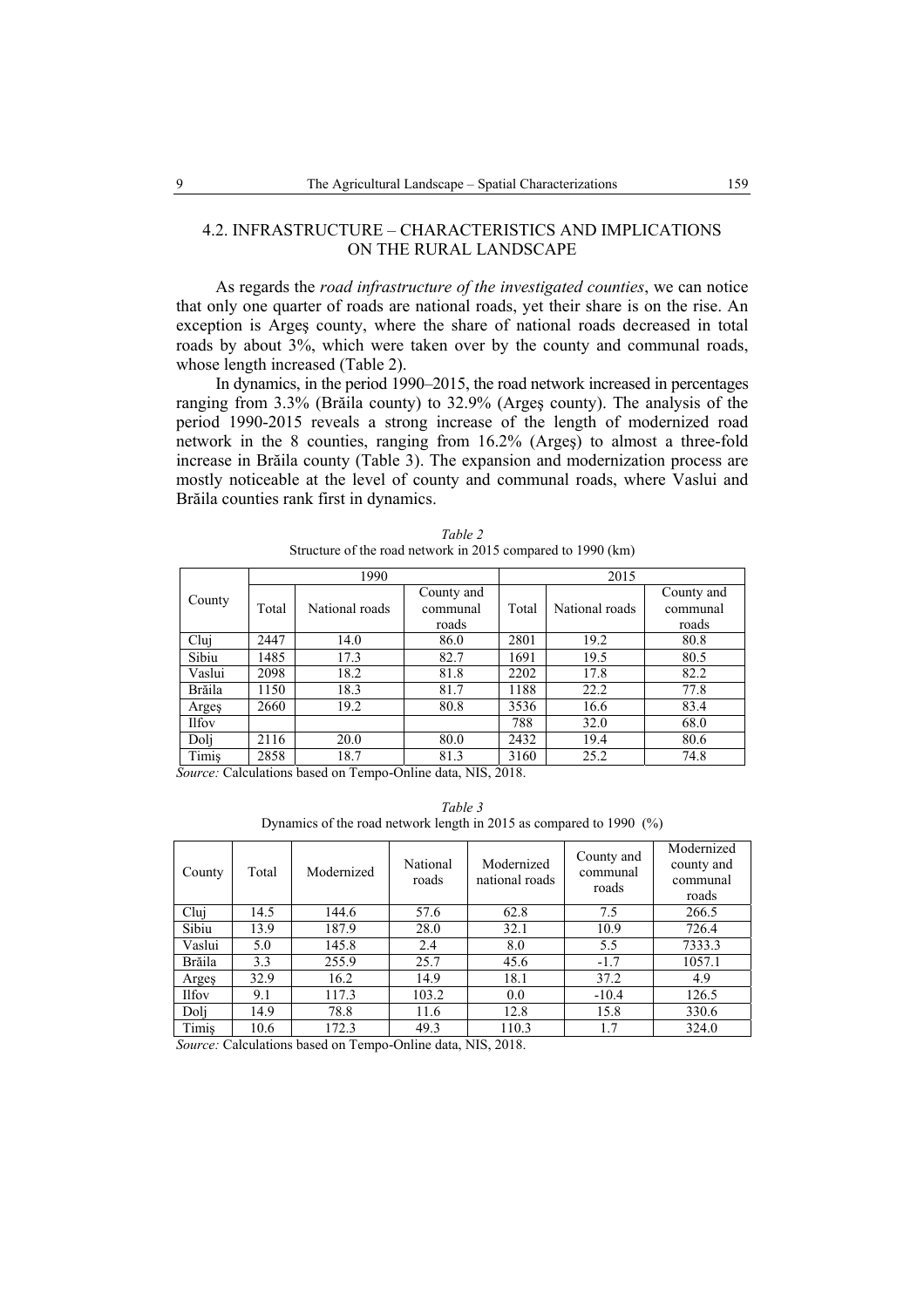In the year 2015, the share of modernized roads in total roads ranged from 18.2% (Argeş) to 86.3% (Ilfov), these shares being on the rise compared to the year 1990 at county level, except for Argeş county (Figure 2).



*Source:* Calculations based on Tempo-Online data, NIS, 2018.

While in the year 1990, the counties Cluj (498 km), Argeş (555 km), Dolj (472 km) and Timiş (531 km) were above the 414 km average of modernized roads, in the year 2015, as the result of different investment efforts, both as orientation and intensity, the average length of modernized roads reached 907.5 km, only three of the eight counties being above this average: Timiş (1446 km), Cluj (1218 km) and Sibiu (924 km). Out of the 8 counties, Argeş county followed a downward trend as regards the share of modernized roads in total roads, with around 3%. At the level of national roads, in the period 1990-2015 a visible road modernization trend can be noticed, with percentages that reached up to 100%. From this point of view, the counties Ilfov, Sibiu and Argeş are on the first two places, the modernization degree exceeding 90%, being followed at a short distance by the other counties (Table 4).

| Year | Category            | Clui        | Sibiu | Vaslui | Brăila | Argeş | <b>Ilfov</b> | Doli | Timis |
|------|---------------------|-------------|-------|--------|--------|-------|--------------|------|-------|
|      | National roads (km) | 342         | 257   | 382    | 210    | 511   |              | 424  | 534   |
| 1990 | % modernized        | 87.1        | 96.9  | 81.9   | 76.2   | 92.8  |              | 88.2 | 70.6  |
|      | National roads (km) | 342         | 257   | 382    | 210    | 508   | 124          | 424  | 534   |
| 1995 | % modernized        | 87.1        | 99.6  | 84.8   | 81.9   | 99.6  |              | 88.4 | 73.8  |
|      | National roads (km) | 343         | 257   | 379    | 212    | 515   | 128          | 423  | 533   |
| 2000 | % modernized        | 87.2        | 100.0 | 87.3   | 81.6   | 99.4  | 100.0        | 88.4 | 74.9  |
|      | National roads (km) | 345         | 257   | 376    | 264    | 572   | 219          | 423  | 535   |
| 2005 | % modernized        | 100         | 100   | 87.5   | 88.3   | 95.1  | 100.0        | 88.4 | 89.9  |
|      | National roads (km) | 502         | 260   | 389    | 263    | 587   | 219          | 470  | 563   |
| 2010 | % modernized        | 88.2        | 100.0 | 85.3   | 88.6   | 95.2  | 100.0        | 84.5 | 99.3  |
|      | National roads (km) | 539         | 329   | 391    | 264    | 587   | 252          | 473  | 797   |
| 2015 | % modernized        | <i>90.0</i> | 100.0 | 86.4   | 88.3   | 95.4  | 100.0        | 89.2 | 99.5  |

*Table 4* Evolution of the length of national roads and of the share of modernized roads, in the period 1990-2015

*Source:* Calculations based on Tempo-Online data, NIS, 2018.

Figure 2. Evolution of the share of modernized roads in total roads in the period 1990–2015 (%).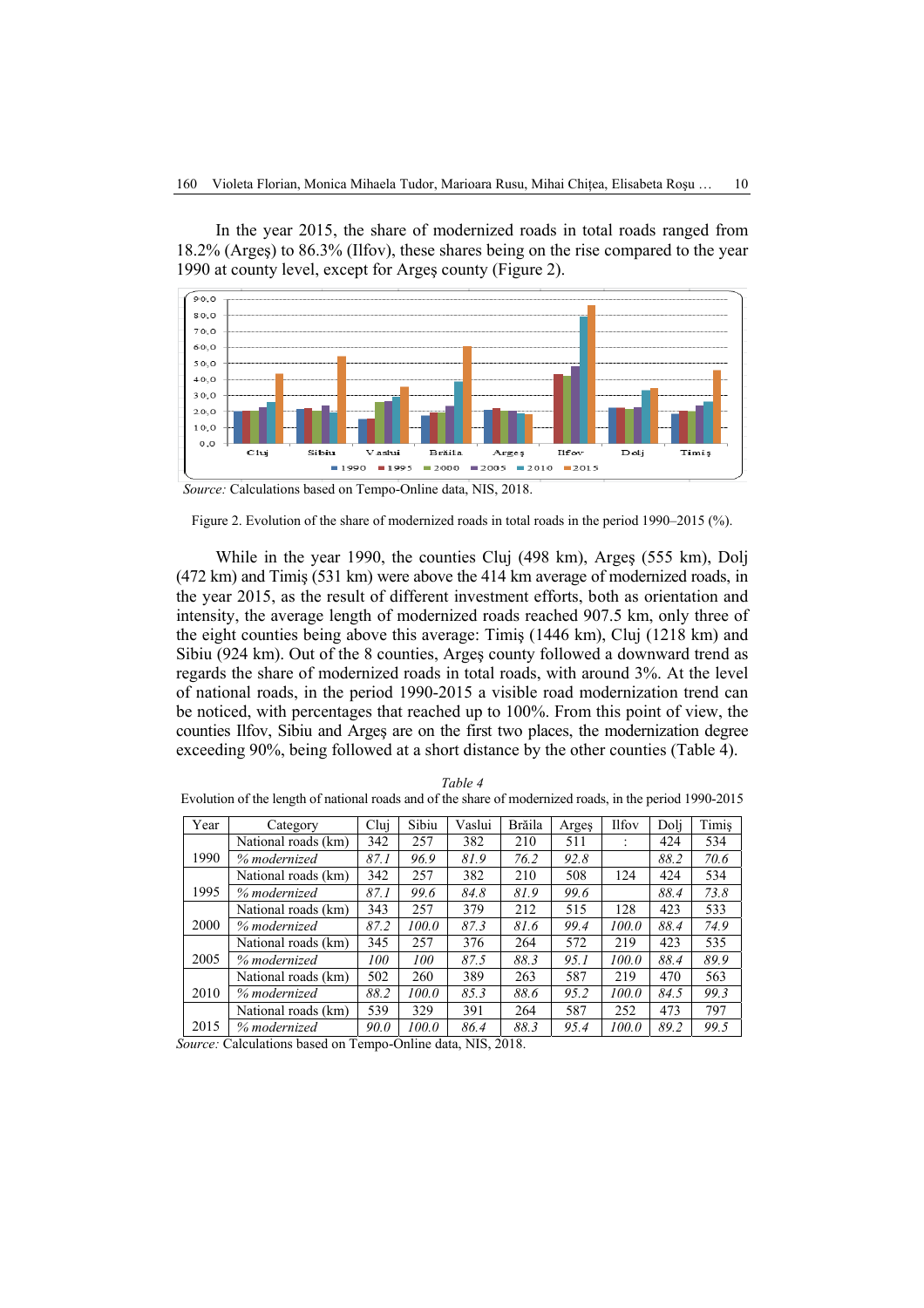Although under accelerated process of modernization, the share of modernized county and communal roads in total roads ranged from 2.9% (Argeş) to 79.9% (Ilfov), in the year 2015, except for Ilfov county, which has a series of specific particularities linked to neighbouring Bucharest municipality, Brăila county has the highest share of modernized county and communal roads in total roads, more than half being modernized roads (Table 5).

|              |      | ╯    |      |      | $\epsilon$ | $\sim$ $\sim$ |
|--------------|------|------|------|------|------------|---------------|
|              | 1990 | 1995 | 2000 | 2005 | 2010       | 2015          |
| Cluj         | 9.5  | 9.7  | 10.8 | 11.0 | 11.6       | 32.4          |
| Sibiu        | 5.9  | 5.9  | 5.4  | 9.4  | 4.1        | 43.7          |
| Vaslui       | 0.3  | 0.3  | 12.7 | 14.1 | 16.9       | 24.6          |
| Brăila       | 4.5  | 6.0  | 6.1  | 5.1  | 24.7       | 52.6          |
| Arges        | 3.8  | 3.8  | 3.7  | 3.2  | 3.1        | 2.9           |
| <b>Ilfov</b> |      | 31.6 | 30.6 | 28.9 | 71.6       | 79.9          |
| Dolj         | 5.8  | 5.7  | 5.5  | 7.0  | 21.1       | 21.5          |
| Timiş        | 6.6  | 8.5  | 8.1  | 9.1  | 8.9        | 27.6          |

*Table 5*  Evolution of the modernized county and communal roads in total county and communal roads (%)

*Source:* Calculations based on Tempo-Online data, NIS, 2018.

The low investments in the railroad infrastructure resulted in the decline of the *length of the railroads* in most counties, from 0.4% (Vaslui) to 53.1% (Sibiu). In 3 out of the 8 counties, the railroad length slightly increased, yet not exceeding 3% (Table 6).

|              | 1990 | 1995 | 2000 | 2005 | 2010 | 2015 | 2015/1990 (%) |
|--------------|------|------|------|------|------|------|---------------|
| Cluj         | 259  | 259  | 232  | 240  | 240  | 240  | $-7.3$        |
| Sibiu        | 309  | 309  | 235  | 197  | 145  | 145  | $-53.1$       |
| Vaslui       | 250  | 250  | 250  | 258  | 249  | 249  | $-0.4$        |
| Brăila       | 168  | 168  | 168  | 174  | 158  | 158  | $-6.0$        |
| Arges        | 225  | 225  | 225  | 227  | 227  | 227  | 0.9           |
| <b>Ilfov</b> |      | 182  | 182  | 181  | 180  | 180  | $-1.1$        |
| Dolj         | 221  | 221  | 221  | 226  | 225  | 227  | 2.7           |
| Timis        | 787  | 787  | 786  | 799  | 795  | 795  | 1.0           |

*Table 6* Evolution of the railroad network in the period 1990-2015 (km)

 *Source:* Calculations based on Tempo-Online data, NIS, 2018.

After 1990, a special focus of the investment process was laid on the extension of drinking water supply, sewerage and natural gas supply networks. In the year 2015, *the average length of drinking water network* in the 8 counties totalled 2058 km, the following counties being above this level: Cluj (2831.4 km), Argeş (3595.7 km) and Timiş (3191.7 km). Compared to the year 1990, the drinking water supply network length increased from 65.5% (Argeş) to almost triple (Timiş) (Table 7).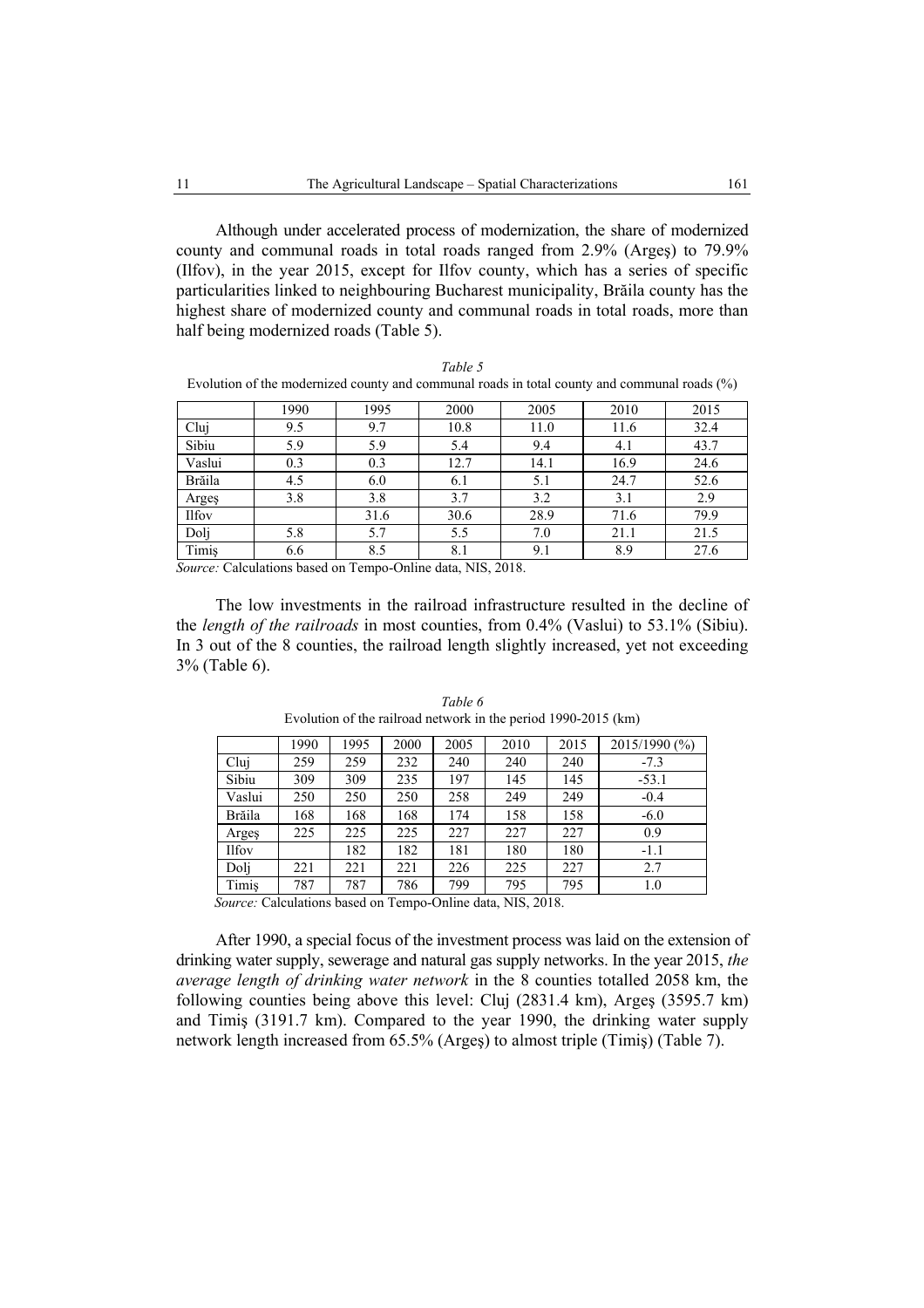The extension of drinking water supply network was accompanied by the adjustment of drinking water production capacities. In this respect, compared to the year 1993, the first available statistical year, the capacity to produce drinking water increased in 5 of the 8 counties, while in the counties Brăila, Argeş and Timiş the drinking water production decreased. In the counties Brăila and Timiş, this decrease reached maximum 10 %, while in Argeş county the capacity to produce drinking water diminished by almost 30% (Figure 3).

| Table 7                                                                     |
|-----------------------------------------------------------------------------|
| Evolution of the drinking water supply network in the period 1990-2015 (km) |

|               | 1990   | 1995   | 2000   | 2005   | 2010   | 2015   | 2015/1990 (%) |
|---------------|--------|--------|--------|--------|--------|--------|---------------|
| Cluj          | 1443   | 1633.3 | 1782.6 | 1939.6 | 2501.3 | 2831.4 | 96.2          |
| Sibiu         | 530.2  | 582.1  | 607.2  | 847.4  | 1092.4 | 1478.9 | 178.9         |
| Vaslui        | 525    | 598.6  | 691.1  | 787.5  | 988.5  | 1129.4 | 115.1         |
| <b>Brăila</b> | 767.7  | 1056.7 | 1180.4 | 1154.3 | 1341.5 | 1270.3 | 65.5          |
| Arges         | 1019   | 1385.5 | 1613.4 | 1972.1 | 2861.8 | 3595.7 | 252.9         |
| Ilfov         |        | ٠      | 98.2   | 220.6  | 577.8  | 962.8  |               |
| Doli          | 556.1  | 703    | 707.6  | 824.8  | 1646.8 | 2005.1 | 260.6         |
| Timis         | 1356.1 | 1482.9 | 1718.3 | 2027.9 | 2816.6 | 3191.7 | 135.4         |

*Source:* Calculations based on Tempo-Online data, NIS, 2018.



*Source*: Calculations based on Tempo-Online data, NIS, 2018.

Figure 3. Evolution of the drinking water production capacity, in the period 1993-2015 ( $m^3$ /day).

The drinking water supply network modernization, having also in view the diminution of losses in the network, which added to consumption diminution as a result of price increase, led to the decrease of the water quantity supplied to consumers by up to 79%, with oscillations across counties, except for Ilfov county, where the amount of supplied water significantly increased in the period 1995-2015.

Although throughout the period 1990-2015, the quantity of water supplied to population followed the same strong decreasing trend, the water supplied to the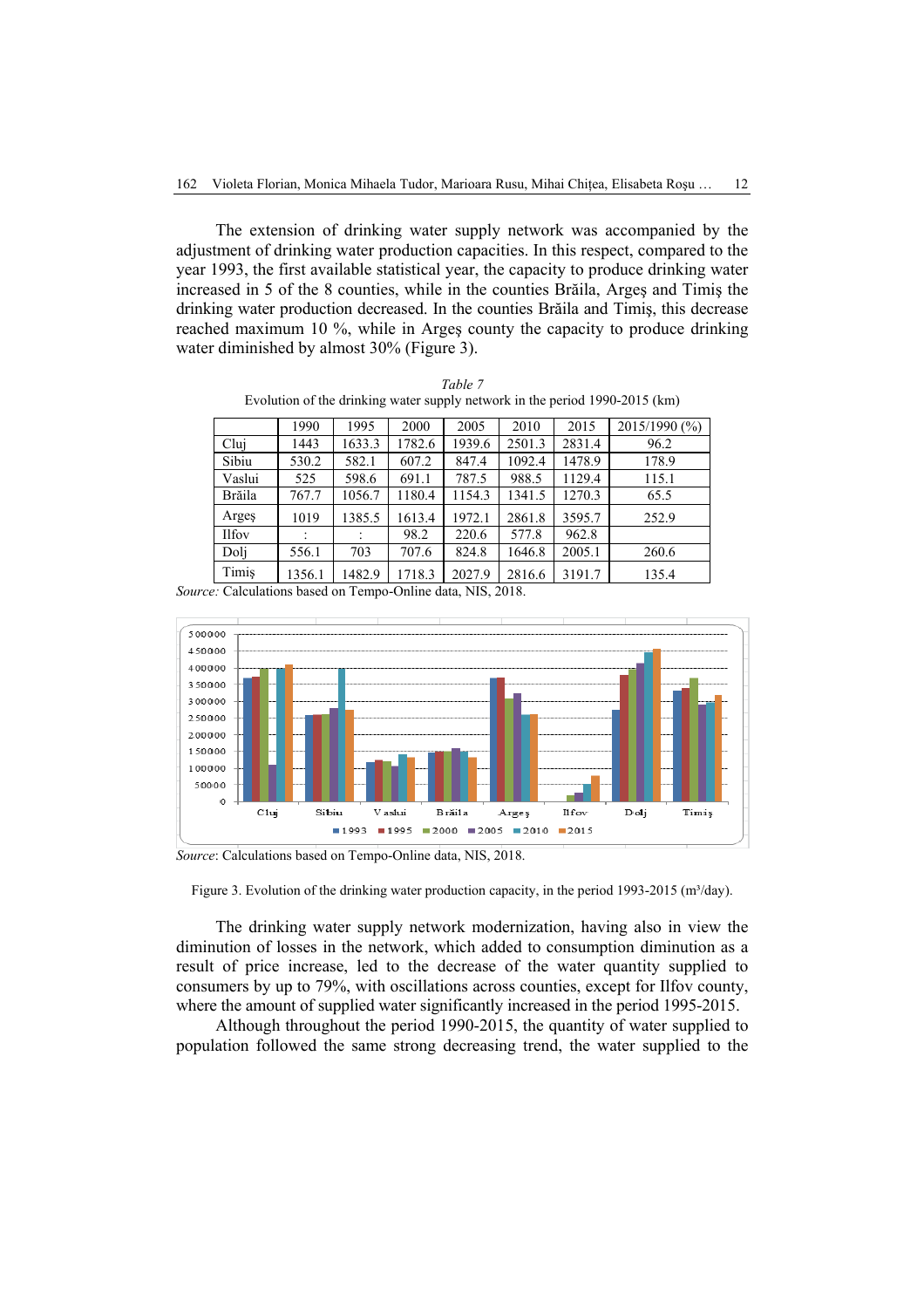population's households increased in percentage terms compared to the industrial users. Thus, the share of water quantities supplied to the population increased by 33% on the average in each county, while the counties Sibiu, Argeş and Dolj were above this level (Table 8).

In the context of drinking water supply network modernization and expansion, and also out of the need to protect the environment and collect the wastewater, *the sewerage network* was subject to a noticeable expansion process in the period 1990-2015, with oscillations ranging from 44.9% (Vaslui) to 216.1% (Sibiu) in the year 2015 versus 1990 (Table 9).

A significant development rate can be also noticed in the *natural gas supply network*. Thus, at county level, in the year 2015, the counties Cluj, Ilfov, Timiş and Sibiu summed up about 75% of the total length of the natural gas supply network from the 8 counties, following an increasing trend compared to the year 1990.

| An   | Consumption $\frac{1}{2}$<br>household use | Cluj  | Sibiu | Vaslui | Brăila | Arges | <b>Ilfov</b> | Doli  | Timis |
|------|--------------------------------------------|-------|-------|--------|--------|-------|--------------|-------|-------|
|      | Total thousand m <sup>3</sup>              | 95336 | 66139 | 29189  | 48831  | 95327 |              | 76334 | 87236 |
| 1990 | % household use                            | 51.0  | 34.9  | 49.8   | 52.1   | 50.2  |              | 38.3  | 48.6  |
|      | Total thousand m <sup>3</sup>              | 99296 | 44721 | 17379  | 41373  | 76579 | 3156         | 59770 | 74321 |
| 1995 | % household use                            | 63.7  | 52.2  | 79.6   | 73.3   | 74.4  |              | 17.8  | 53.9  |
|      | Total thousand m <sup>3</sup>              | 73912 | 35354 | 16504  | 29499  | 57449 | 3765         | 42995 | 69460 |
| 2000 | % household use                            | 71.8  | 67.1  | 83.0   | 85.4   | 92.5  | 87.5         | 73.3  | 45.7  |
|      | Total thousand m <sup>3</sup>              | 23563 | 35874 | 9248   | 15297  | 28909 | 6070         | 49593 | 39368 |
| 2005 | % household use                            | 81.6  | 60.4  | 71.1   | 75.2   | 61.4  | 84.7         | 51.9  | 73.3  |
|      | Total thousand m <sup>3</sup>              | 48797 | 29713 | 8619   | 13263  | 24988 | 6386         | 46093 | 34228 |
| 2010 | % household use                            | 76.4  | 77.7  | 71.5   | 69.3   | 73.0  | 82.6         | 73.6  | 75.5  |
|      | Total thousand m <sup>3</sup>              | 32502 | 21092 | 8632   | 10457  | 21889 | 8339         | 27370 | 32971 |
| 2015 | % household use                            | 75.3  | 73.5  | 79.9   | 78.2   | 83.6  | 84.0         | 95.2  | 71.1  |

*Table 8* Evolution of water quantity supplied to consumers, out of which for household use, in the period 1990-2015

Source: Calculations based on Tempo-Online data, NIS, 2018.

*Table 9*  Evolution of the sewerage network length in the period 1990-2015 (km)

|              | 1990  | 1995  | 2000  | 2005  | 2010  | 2015   | 2015/1990 |
|--------------|-------|-------|-------|-------|-------|--------|-----------|
| Clui         | 536.3 | 571.6 | 614.6 | 653.1 | 903.6 | 1270.6 | 136.9     |
| Sibiu        | 356.1 | 373.9 | 392.6 | 442.7 | 661.4 | 1125.5 | 216.1     |
| Vaslui       | 300.6 | 338.4 | 350.2 | 368.8 | 490.3 | 435.5  | 44.9      |
| Brăila       | 212   | 257   | 280.3 | 264.4 | 307.7 | 328.8  | 55.1      |
| Arges        | 404.5 | 620   | 626.3 | 724.7 | 877.7 | 734.9  | 81.7      |
| <b>Ilfov</b> |       | 76.3  | 122.1 | 277   | 436.8 | 804.3  |           |
| Doli         | 437.8 | 502.8 | 514   | 539.2 | 565.4 | 712.4  | 62.7      |
| Timis        | 488   | 525   | 556.4 | 727.4 | 941.5 | 1215.8 | 149.1     |

*Source*: Calculations based on Tempo-Online data, NIS, 2018.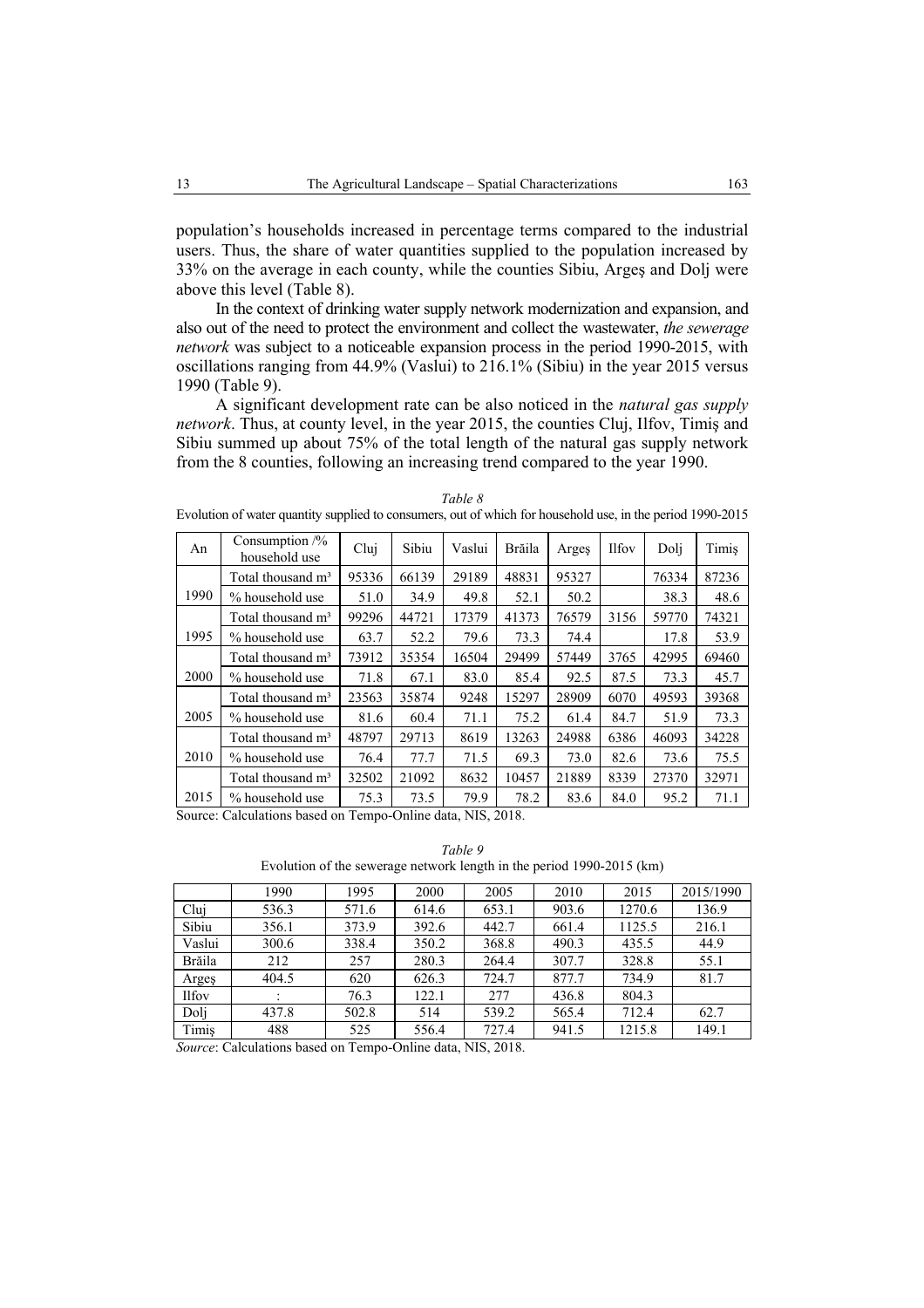It can be noticed that the most accelerated expansion of the natural gas supply network comes from Vaslui county, from 5.6 km (1990) to 354.8 km in 2015. Although Sibiu is on the top list of counties with a developed natural gas supply network, its expansion dynamics is only 87.2% (Table 10).

|              | 1990  | 1995   | 2000   | 2005   | 2010   | 2015   | 2015/1990 (%) |
|--------------|-------|--------|--------|--------|--------|--------|---------------|
| Cluj         | 901.4 | 1102.2 | 1364.6 | 1532.1 | 2104.6 | 2631.6 | 191.9         |
| Sibiu        | 804   | 936.9  | 1120.1 | 1264.6 | 1418.2 | 1505.3 | 87.2          |
| Vaslui       | 5.6   | 56.2   | 106.8  | 181.8  | 259.3  | 354.8  | 6235.7        |
| Brăila       | 107.8 | 132.7  | 272.2  | 327.4  | 367.2  | 456.9  | 323.8         |
| Arges        | 284.2 | 351    | 520.9  | 697.1  | 957.9  | 1195   | 320.5         |
| <b>Ilfov</b> |       | 59.5   | 276.3  | 767    | 1811.2 | 2032.7 |               |
| Doli         | 248.8 | 310    | 399.7  | 508.2  | 647.1  | 678.3  | 172.6         |
| Timis        | 238.4 | 275.2  | 609.9  | 1055.4 | 1463.6 | 1661.6 | 597.0         |

*Table 10* Evolution of the natural gas supply network in the period 1990-2015 (km)

*Source:* Calculations based on Tempo-Online data, NIS, 2018.

Except for the counties Vaslui, Argeş and Timiş, the quantity of supplied natural gas followed a diminution trend in the period 1990-2015, motivated, among others, by the re-orientation towards alternative fuel sources, as a result of natural gas price increase, correlated with the level of population's incomes, but also with the decline of consumption at the level of economic operators (Figure 4).

The diminution of the total quantity of natural gas supplied, by percentages oscillating from 57.8% (Timiş) to 93.8% (Brăila) is also the result of deep changes in the local economies structure, of the process of privatization of the big economic units and of the re-orientation towards less energy intensive industries.



Figure 4. Dynamics of the natural gas volume supplied, in the year 2015 compared to the year 1990 (%)

Summing up the above analyzed aspects, we can state that the technical infrastructure is under continuous modernization process, with direct effect upon